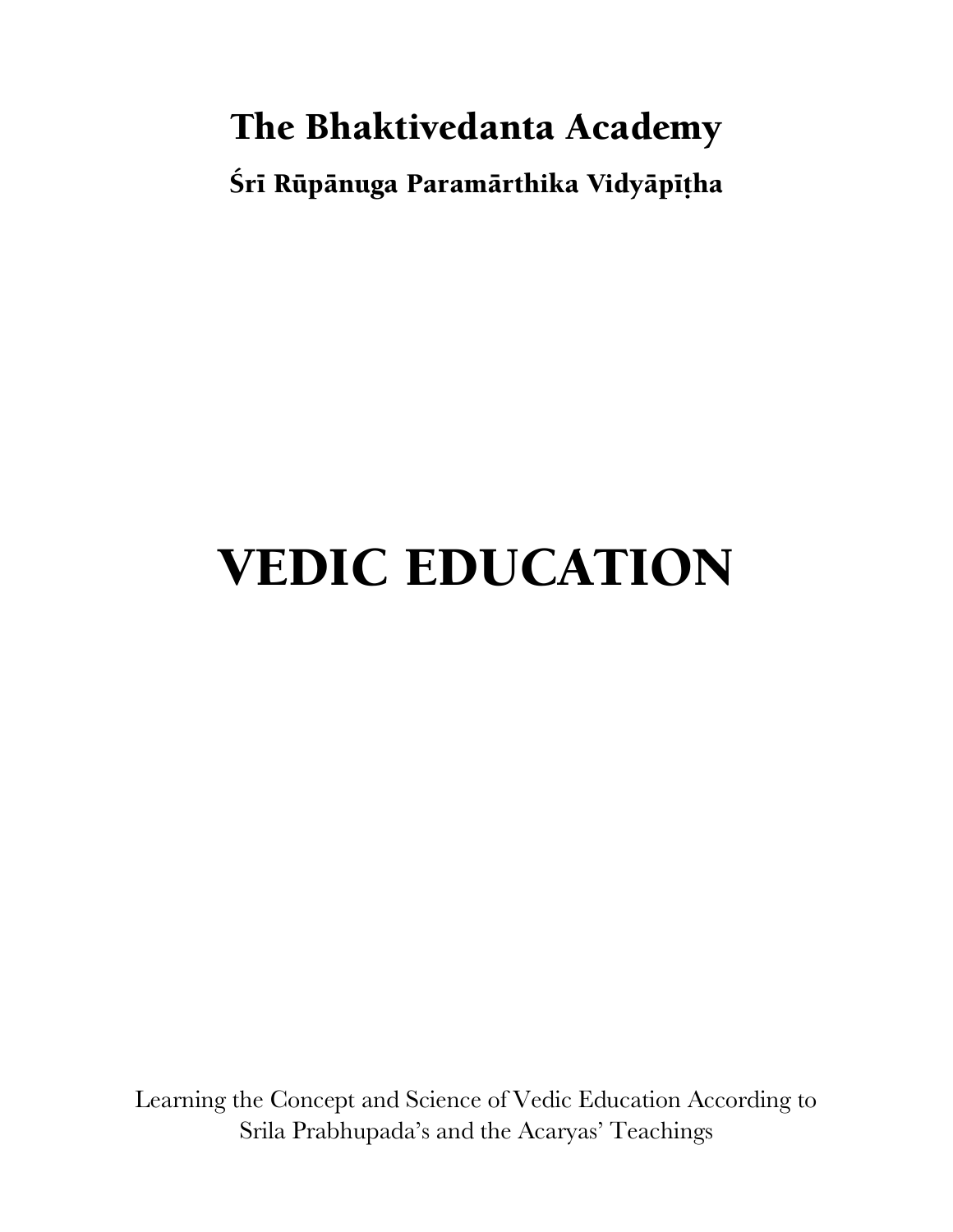## Introduction

*"By training under the teaching of a bona fide spiritual master, the sastra, and then you'll automatically, the more you become sincere, I mean to say, servitor of the spiritual master, the more you become qualified to become a teacher in the future."1*

As we understand from Srila Prabhupada's teachings, the process of becoming a teacher incorporates more important aspects than merely academic proficiency, a certificate and the ability of transmitting bare information and knowledge through classes.

It goes beyond that.

Transmitting aural knowledge is the beginning stage (*sravanam*), the contemplation and practice of what was heard is the second (*mananam*) and the realizations and values you gain from these first two leads you to the third stage (*nidhidiasanam*). By naturally implementing these values in your life, you reach the fourth stage, where you can transmit it to others.

From hearing we get knowledge, from practicing we get understanding and skills, and by applying knowledge and skills we get realizations, wisdom and values, and as they mature the competence to teach others also grows. In a higher sense of education, by hearing about the Lord we get knowledge and at the same time we purify our hearts, minds and senses; by acting with body mind and words for the benefit of the Lord, we also purify our existence; and by acting with knowledge for the pleasure of the Lord we perform devotional service, the highest occupation for the living entity. Therefore the Vedic Education Course of the Bhaktivedanta Academy goes beyond the objective didactics of a classroom as taught in contemporary educational courses.

In a society where the values of the *Vedas* are applied, the teacher, knowing the values, methods and goals of the scriptures, transmit these to the students. By going through this process, the student, with strong faith in the teacher and in the system, is able to imbibe those values in his life and reproduce what he learned. Gradually, by taking the responsibilities and full guidance from the teacher, he advances in the above-mentioned stages. He himself automatically becomes a teacher. In this environment, teacher training is naturally imbibed.

This creates a bi-conditional logic within the system, where the good student should teach and a good teacher should study. In other words, in the Vedic educational system you can only be a teacher if you are a student, and as soon as you think you are not a student any more you naturally lose your qualification as a teacher.

Although contemporary education has achieved advancements in terms of structure, management and informatization, there are still many pitfalls in areas like human values, reasoning, spirituality, etc. In this sense we can state that education advanced in its formalization and bureaucratization, but not necessarily in terms of developing the consciousness of the individuals to higher stages. Many conscious individuals in the course of contemporary history tried to improve the standard of the educational paradigm creating new methods. However, most

<sup>&</sup>lt;sup>1</sup> Srila Prabhupada, Questions and Answers — January 17, 1974, Hawaii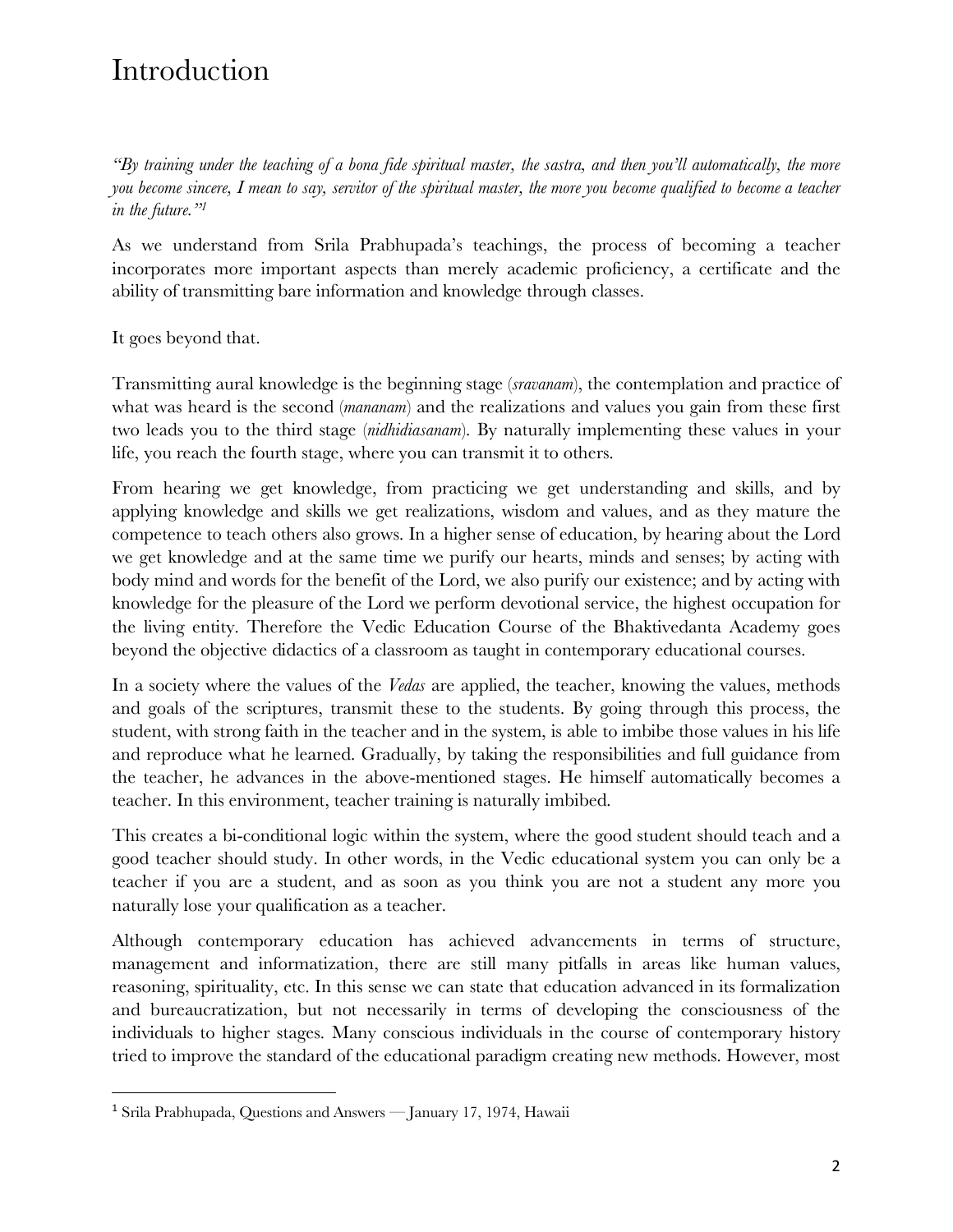of them succumbed to the dogmatized principles of education, and even those that persevere, although more complete in terms of developing the individual, are not as complete as the Vedic system. After scrutinized study of Vedic education, one can realize its depth and amplitude, observing the balance and structured design of its curriculum combining spiritual, personal, intellectual, emotional, physical and vocational development, and by adding the element of *bhakti* – understanding and serving the Supreme Personality of Godhead – the curriculum achieves its completeness.

Some individuals, due to a lack of deeper understanding, might think that Vedic education is obsolete, but mostly educators who come in contact with its principles, really appreciate and demonstrate interest for going deeper into the subject, seeing not only the practical application of it but a need of its principles in order to balance and upgrade the society. Therefore Srila Prabhupada said: *"the old system of gurukula should be revived. It is the perfect system, designed to produce great men, sober and responsible leaders, who know the real welfare of the citizens."2*

The attempt to reestablish this system, through understanding and practice, is the purpose of this course. Since education covers vast fields of knowledge, such as philosophy, psychology, sociology, history, anthropology, science, and more specific fields like curriculum, didactics and pedagogy, there are many misconceptions to be clarified, practices to be learnt and values to be established.

Designed for educators, teachers, ashram leaders, parents and any other individual holding a position that can influence others through education, this course is a humble attempt to bring devotees closer to Srila Prabhupada's teachings in regard to education, hence closer to Sri Krishna's lotus feet. Finally, and most importantly, it provides an opportunity to the children to experience education in a higher sense, to live a better life in Krishna consciousness and become inspired to broadcast the message of *Srimad-Bhagavatam* so the whole world can experience the Golden Age of Lord Sri Chaitanya Mahaprabhu.

 $\overline{a}$ 

<sup>2</sup> Letter to Satsvarupa -- Delhi 21 November, 1971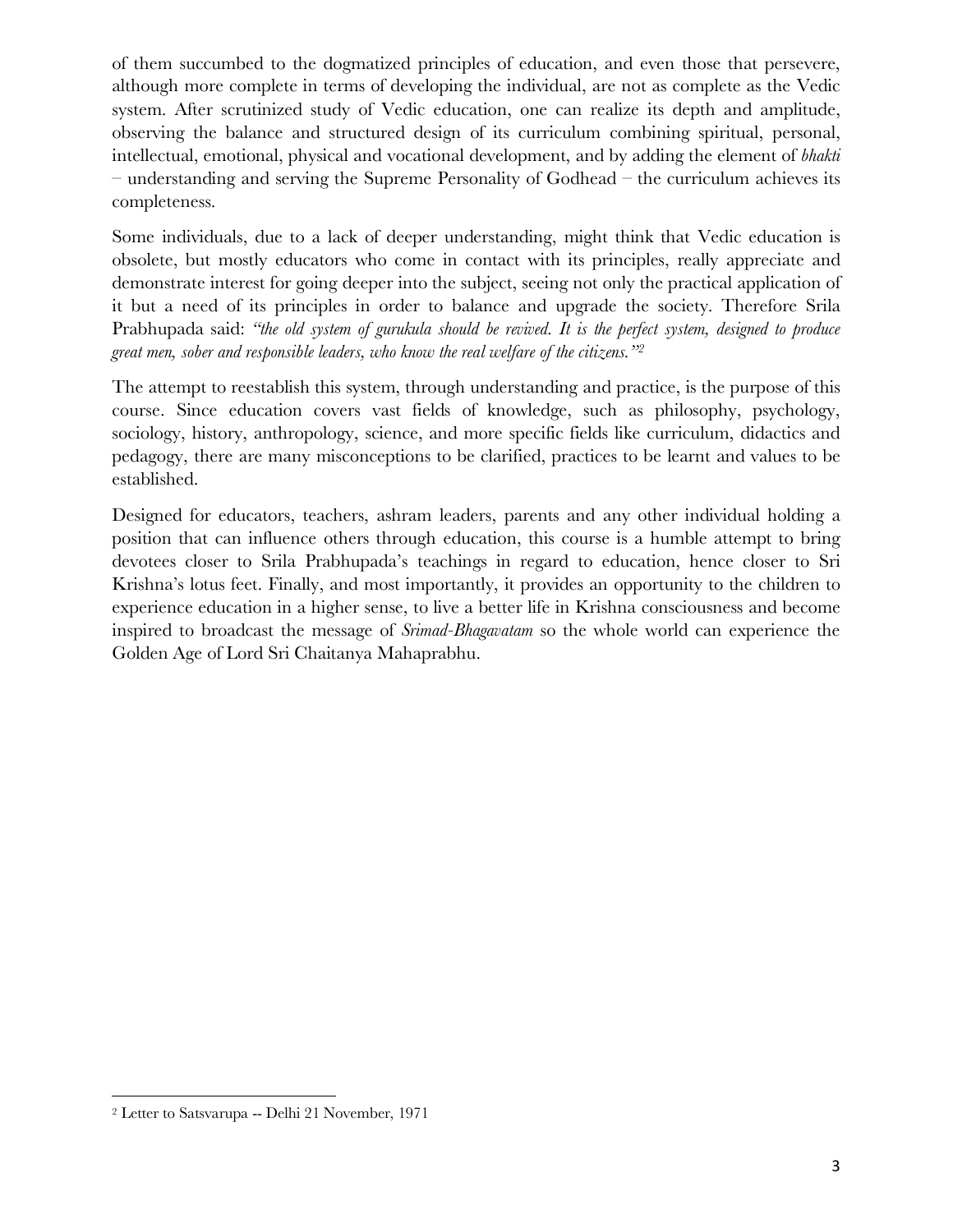### Course Areas:

1 – Conceptual: The understanding of the Concept of the Vedic Education through Srila Prabhupada's and the Acarya's vision on education, the study of educational materials produced by the academy and supportive works.

2 – Procedural: The scientific understanding and purpose of the practices and methods of Vedic Education as presented in the 14 books of Vedic knowledge and their interdisciplinary connection to the axiomatic truth of Krishna consciousness.

3 – Attitudinal/Experiential: The application of the above-mentioned concepts, practices and necessary attitudes in real educational environment.

## Course Subjects & Objectives:

A) Bhakti & Dharma in Education

Express devotional and dharmic qualities and character required for students and teachers in order to cultivate appropriate educational, personal, and spiritual values.

B) Philosophy of Education

Developing a depth of understanding about the concepts of Vedic education in connection and commitment to its didactics, showing conviction in the principles it stands for.

- C) Curriculum & Didactics Be acquainted with the standard subjects, didactics and methods of Vedic education.
- D) Pedagogy Plan, prepare, and assess students in the various systems of education.
- E) Contemporary Education Sublimate the tendency of applying the modern methods of education that condition us to lower stages of consciousness.

## Course Syllabus:

A) Bhakti and Dharma in Education

Qualities expressed through devotion and *dharma*:

#### Devotional<sup>3</sup>

o Sadhu-Sanga

Understand the dynamics of relationships between students, friends, teachers, family and community so attachment for the Lord gradually increases.

- o Nama-Kirtana Practice hearing and chanting the glories of the Lord.
- o Bhagavat Sravana

 $\overline{\phantom{a}}$ 

<sup>3</sup> From Srila Rupa Goswami's *Bhakti Rasamrita Sindhu*.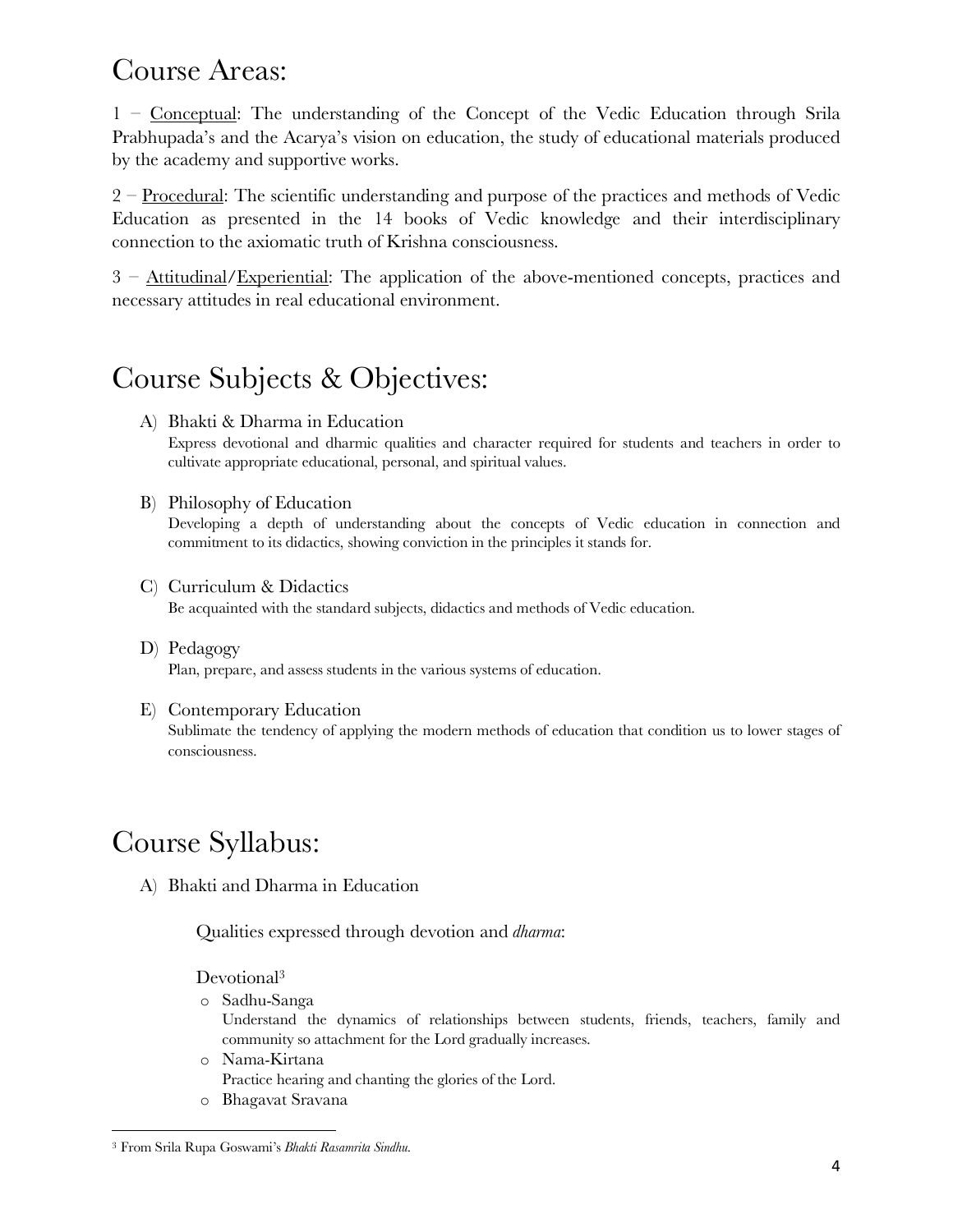Connect all knowledge, sciences, arts and culture under the perspective of *Srimad-Bhagavatam,* Srila Prabhupada and the Gaudya Vaishnava Acaryas.

- o Mathura-Vasa
	- Learn to serve, remember, glorify and beautify the *dhama*.
- o Sri Murtira Sraddha Sevana Develop attachment to the Deities through the system of *pancaratrik viddhi*, sublimating a variety of unwanted activities.4

#### Dharmic<sup>5</sup>

- o Studiousness and inquisitiveness Demonstrate interest and a contemplative mood in learning.
- o Self-satisfaction and self-control
- Sublimate the restless mind and sensual urges by the practice of Krishna consciousness.
- o Service attitude Demonstrate humbleness, compassion and love for Krishna, His representatives and all living entities through menial service.
- o Respect Acquire faith and conviction in the teachers, friends and scriptures.
- o Cleanliness Keep the mind, body and environment clean, purified and sanctified.
- o Social orientation and protocol Learn codes of conducts and protocols for balancing the environment in order to facilitate the progress in Krishna consciousness.

#### Catechetical6

- o Offer oblations Discipline habits through religious practices.
- o Feed the brahmanas Learn the art of cooking, serving and honoring *prasada*.

#### B) Philosophy of Education

#### The Concept of Vedic Education

- o Vedic culture and Krishna consciousness Comprehend the importance of Vedic culture's values and how education is organized in this system in order to facilitate self-realization (Krishna consciousness), through the formation of highly learned persons.<sup>7</sup>
	- o Curriculum Subjective/Personalized Become an expert teacher in order to produce individualized curriculums in the relationship with the students.
	- o Duties, qualification and testing of a brahmachari Assess the students according to the injunctions of the *sastra.*
- o Vedic Academic Training Understand the concept of knowledge according to the *Vedas* and how this knowledge is organized and transmitted.

<sup>&</sup>lt;sup>4</sup> "This will save everyone from such unwanted activities as going to clubs, cinemas and dancing parties, and smoking, drinking, etc. All such nonsense will be forgotten if one stresses the worshiping of the Deities at home." *Nectar of Devotion*, h. 13, 3rd paragraph.

<sup>5</sup> From *Manu Samhita*

<sup>6</sup> Preliminary religious course from *Purascharya Viddhi*

<sup>&</sup>lt;sup>7</sup> "When a person is highly educated and acts strictly on moral principles, he is called highly learned" (NOD Ch.21).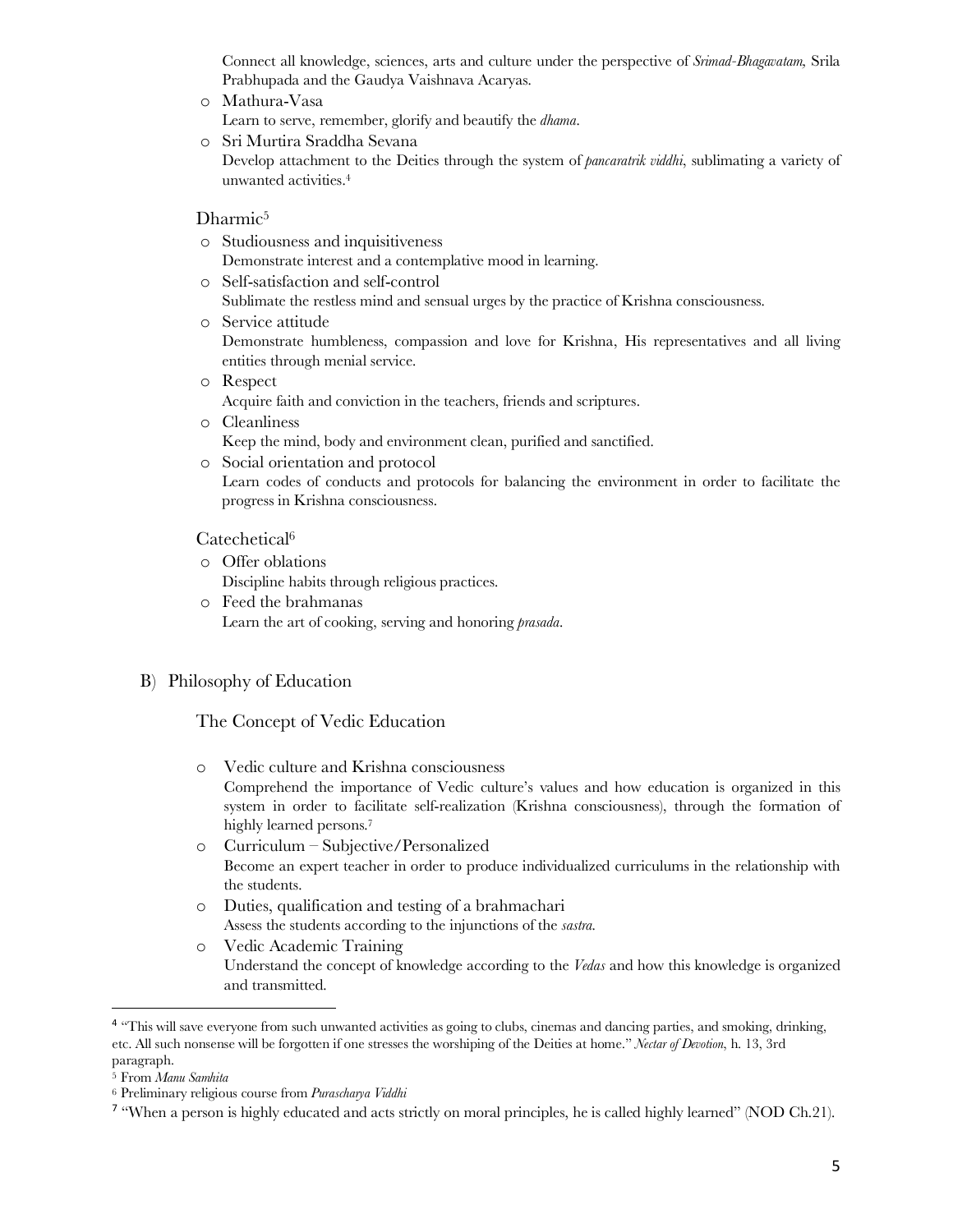o Sandipani Muni's curriculum The educational program of the Lord.

Psychology and epistemology of education

- o Caitanya the consciousness and its modalizations
- $\circ$  Antahkarana the four functions of the mind
- o Vṛttis the characteristics of the mind
- o Saṃskāras the memory's imprints
- o Nirodhah controlling the mind by the strength of Krishna consciousness.
- C) Curriculum and didactics

The fourteen books of Vedic knowledge and its divisions:

Six areas of knowledge:

- o Scriptural mnemonics (mantras) *Memorization of important scriptural verses for use in preaching, Sanskrit, Deity worship, and samskaras.*
- o Linguistic (founded on Sanskrit) *Grammar, vocabulary, phonetics, prosidy – The science of communication and language.*
- o Liturgy & priestly (Kalpa and Pancharatrika) *Deity worship and rituals as a means to be fully engaged in the Lord`s service.*
- o Mathematics and physical sciences (Jyotisa) *Vedic mathematics, cosmology, astronomy and astrology*
- o Philosophy and logic (Bhagavat Vidhi and anviksiki) *Study of Srila Prabhupada's teachings of the Vaishnava/Vedic scriptures centralized on Srimad-Bhagavatam, its logical interpretation, presentation and its practical application.*
- o Civics and social sciences (Dharma and Purana) *Proper personal/social/environmental behavior, according to the Lord`s universal rules. History, geography, natural sciences, ethics, politics, economics, health, principles of art, architecture and physical education.*

Didactics according to the Vedic scheme:

By teacher's prelections or discussion with friends:

- o Story telling/reading method Katha Transmission of values through the recitation of stories and further commentaries (pravachan)
- o Oral method (phonetics<sup>8</sup>) Abhyasa Learning through repetition
- o Synthetic method Pratyaksa Systematic transformation of concrete perception into abstract knowledge
- o Monologic Method9– Lecturing method where only one person speaks
- o Analogical /Analytical method Anumana
- Connect the meaning of known things in order to understand a new
- o Dialectic method –

l <sup>8</sup> Rg Veda Samhita 7.103.5 (the story of the frog) – "When one of them repeats the speech of the other, as the learner that of his teacher, all their (voices) are in harmony *like limbs. You who are eloquent repeat them upon the waters."*

<sup>9</sup> *Brhadaranyaka Upanisad*, Yajnavalkya when replying to the questions of Janaka Raj, regarding the nature of the self, is often lost in self speech.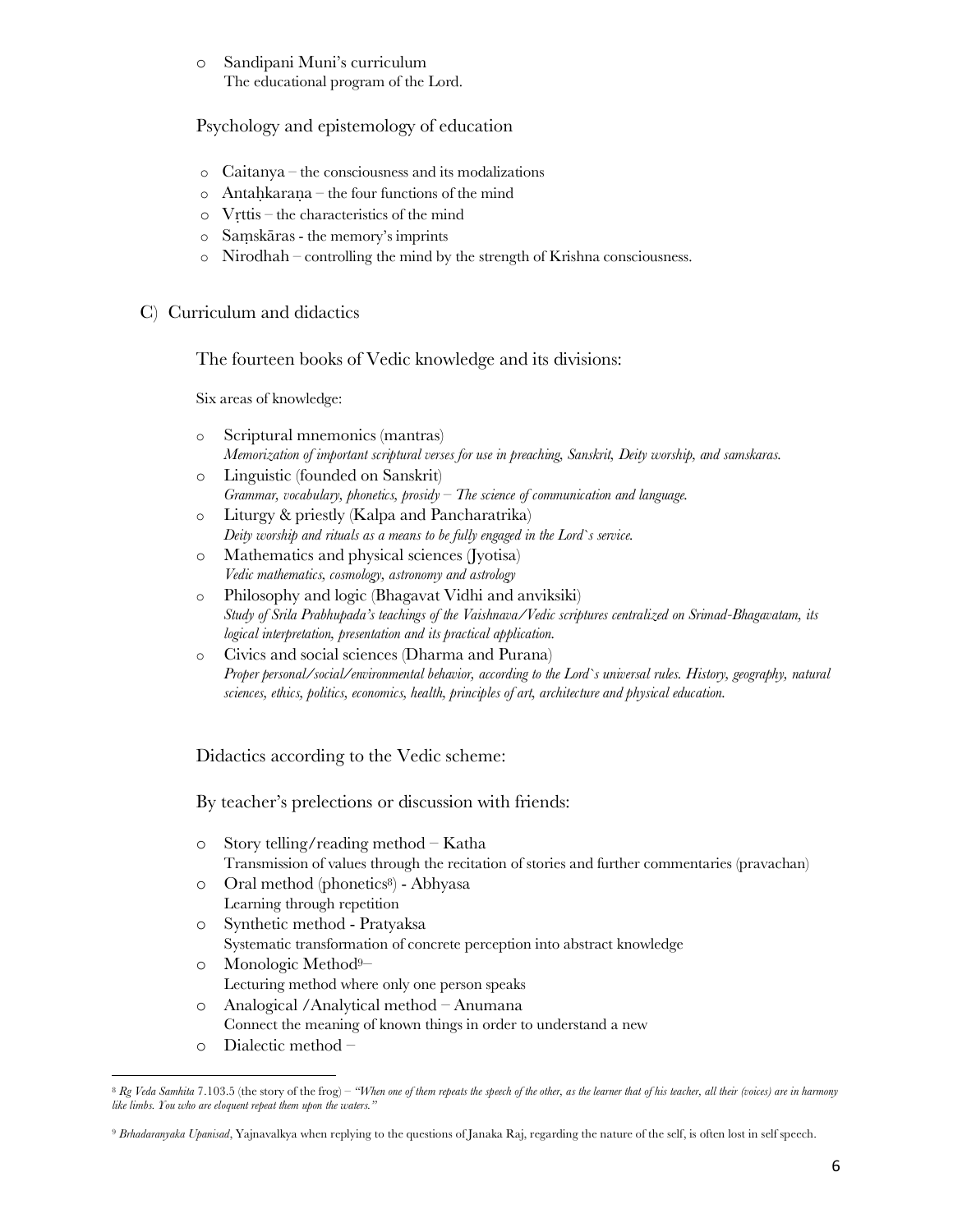Process of thesis, antithesis and synthesis through inquiries (questions and answers)

- o Ad hoc method10 Tadya Upasanam Uplifting the students' consciousness towards the spiritual platform by utilizing all kinds of connections
- o Illustrative method Learning through illustrations, analogies or examples.

#### By self-study:

- o Reading/writing method Arthavada Learning through reading or writing statements explaining or reiterating certain facts already known through other means.
- o Research method Anusandhana (aroha-pantha) Research or inquiry from authority
- o Concentration Method Dharana/Svadyaya Concentration and self-study/self-inquiry
- o Meditative method Dhyana Contemplate the primary object of reflection in one's heart, eliminating secondary elements.
- o Transcendental method11 Dhruva-anusmriti Constant remembrance of the object of meditation.
- o Devotional method Samadhi Attain the devotional object of meditation.
- o Inductive method Darshan (divya pratyaksa)<sup>12</sup> Engage knowledge acquiring senses in understanding the truth
- o Kinesthetic method Parikram Engage working senses in understanding the truth.
- o Submissive method13 Vaishnava Seva Attaining superior knowledge through serving Vaishnavas.

#### D) Contemporary Education

- o Empiric
- o Rationalism
- o Pragmatism
- o Behaviorism
- o Cognitivism o Anthroposophy

l <sup>10</sup> In the ad hoc method the teacher not only shows the pupil the path ahead, but also tells him the whole truth gradually as his spiritual level rises. During the well-known parable of Indra and Virochana, Virochana is satisfied with the first answer of his teacher Prajapati, but Indra is not satisfied. So he goes on asking him about the secret of the soul. Then Prajapati tells him the soul's secret: that first it is felt in the body and then in the dreams and sleeping stages. After that he explains to him the real nature of the soul. As the enquirer struggles to know the truth, the teacher simply guides them.

<sup>&</sup>lt;sup>11</sup> "Avyakta, or the original material cause, is beyond this material manifestation and is the cause of the material world. Because Narayana, the Supreme Personality of Godhead, is beyond the material world, one cannot speculate upon Him by any material method. One has to understand the Supreme Personality of Godhead simply by the *transcendental method of Krishna consciousness." (S.B. 4.7.31 – purport)*

<sup>&</sup>lt;sup>12</sup> "Pratyaksa avagamam means if you follow this path, then you will personally understand how far you are advancing. How far you have become on the path of perfection, you yourself will understand. Nobody will require to certify that, "You have advanced so much." You'll understand yourself. *Pratyakña avagamaà dharmyam. Dharmyam* means the religious principles." (Srila Prabhupada class, *Bhagavad-gita* 8.28–9.2,November 21, 1966, New York)

<sup>&</sup>lt;sup>13</sup> "We should become submissive and try to understand that our position is that of a very insignificant segment in this creation. The words namanta eva indicate that we are *just to become submissive in order to understand the Supreme from a reliable source. And what is that source? San-mukharitäm: from the lips of realized souls." (Path of Perfection,* Ch. 9, Destination After Death)